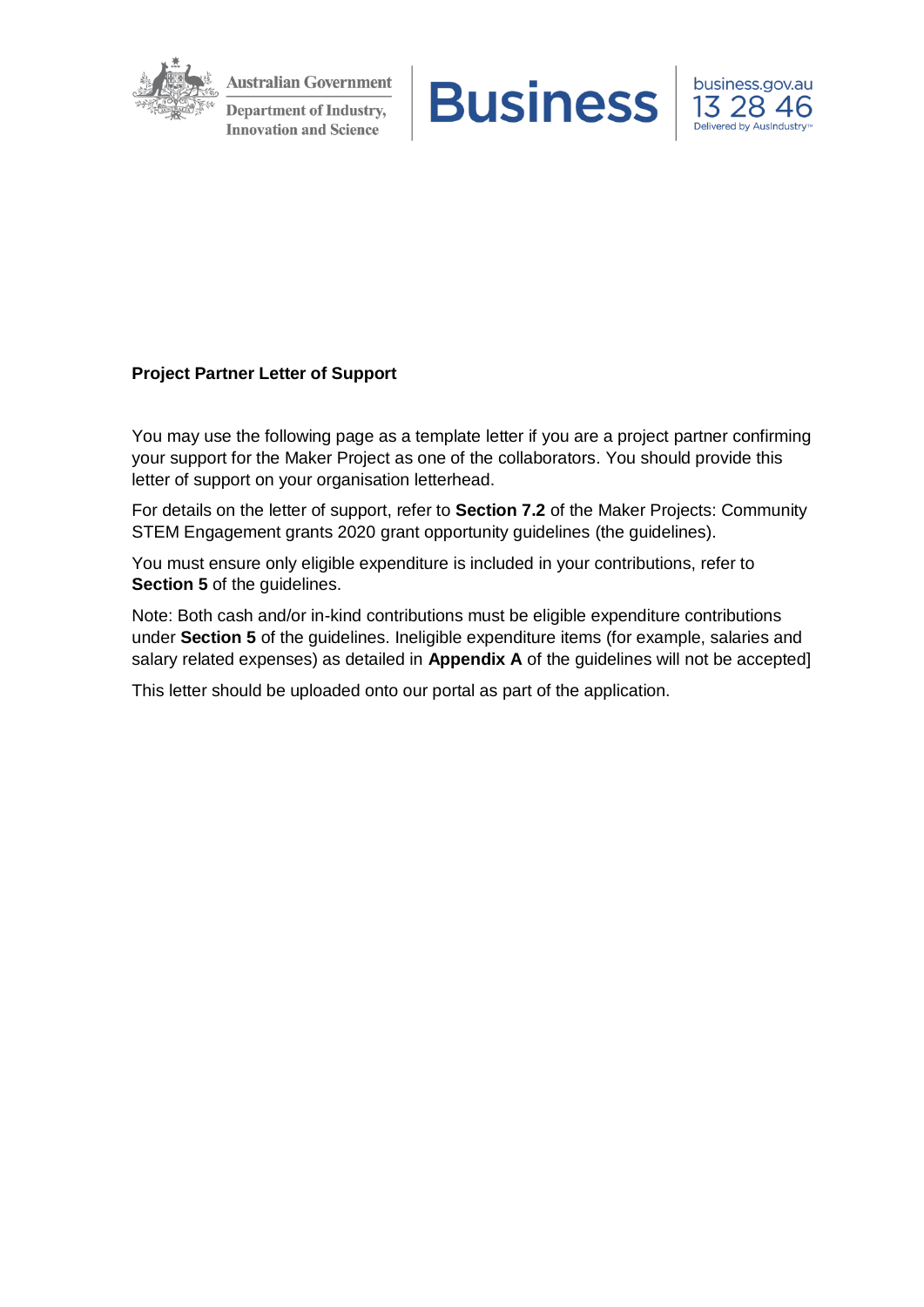AusIndustry Department of Industry, Innovation and Science GPO Box 2013 Canberra ACT 2601

To the Program Manager

# **Maker Projects: Community STEM Engagement grants 2020 Letter of Support**

### **Project Title:** *[Insert project title]*

This letter confirms our support for the Maker Projects: Community STEM Engagement grants 2020 project described in the application submitted by *[insert lead applicant name]*.

I confirm that this organisation will work collaboratively with all other project partners in the group to successfully complete the project.

An overview of how this organisation will work with the lead applicant and any other project partners to successfully complete the project is described as follows*:*

#### *[Insert details here]*

The following is an outline of the relevant experience and/or expertise this organisation will bring to the group:

### *[Insert details here]*

The roles/responsibilities this organisation will undertake, and the resources it will contribute to the project *[if any]* are:

*[Insert brief details of key eligible activities your organisation will undertake on the project and what resources (if any, in addition to the eligible cash and/or in-kind contribution) it will contribute.* 

*If the resources are cash and/or in-kind include the following:]*

I confirm that *[Insert your organisation's name]* will participate in the project by providing the below resources (cash and/or in-kind contributions) to the project for eligible project activities associated with the Australian project.

*[You must ensure only eligible expenditure is included in your contributions, refer to Section 5 of the guidelines.*

*Note: Both cash and/or in-kind contributions must be eligible expenditure contributions under Section 5 of the guidelines. Ineligible expenditure items (for example, salaries and salary related expenses) as detailed in Appendix A of the guidelines will not be accepted]*

| <b>Nature</b>     | Amount | <b>Description</b> |
|-------------------|--------|--------------------|
| Cash (AUD ex GST) | -\$    |                    |